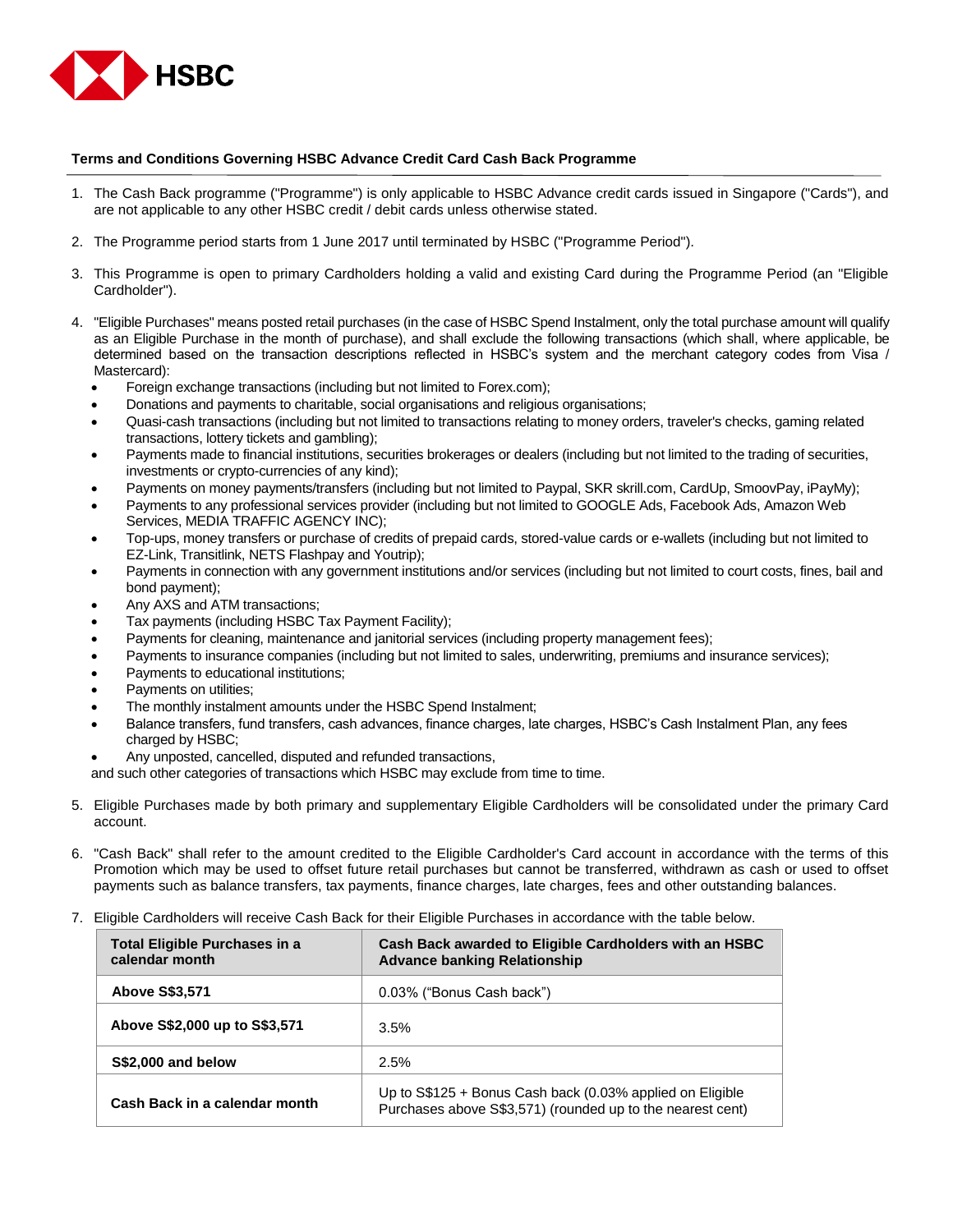

| Total Eligible Purchases in a<br>calendar month | Cash Back awarded to Eligible Cardholders without an HSBC<br><b>Advance banking Relationship</b>                       |
|-------------------------------------------------|------------------------------------------------------------------------------------------------------------------------|
| <b>Above S\$2,800</b>                           | 0.03% ("Bonus Cash back")                                                                                              |
| Above S\$2,000 up to S\$2,800                   | 2.5%                                                                                                                   |
| S\$2,000 and below                              | 1.5%                                                                                                                   |
| Cash Back in a calendar<br>month                | Up to S\$70 + Bonus Cash back (0.03% applied on Eligible Purchases<br>above S\$2,800) (rounded up to the nearest cent) |

Illustrations below:

Scenario 1: Eligible Cardholders with an HSBC Advance banking Relationship with Eligible Purchases of S\$5,000 in a calendar month

|                                    | With effect from 3 June 2019                                                                                                                                                                  |
|------------------------------------|-----------------------------------------------------------------------------------------------------------------------------------------------------------------------------------------------|
| % of Cash Back                     | $3.5\%$<br>+ Bonus Cash back (0.03% applied on Eligible Purchases above S\$3,571)                                                                                                             |
|                                    | S\$125.43                                                                                                                                                                                     |
| <b>Monthly Cash Back</b><br>earned | Based on: (i) $[S$3,571*3.5% =] S$125$<br>(rounded up to the nearest dollar)<br>(ii) $[(S$5,000 - S$3,571 = S$1,429)*0.03% = ] S$0.43$<br>(rounded up to the nearest cent)<br>(iii) S\$125.43 |

Scenario 2: Eligible Cardholders without an HSBC Advance banking Relationship with Eligible Purchases of S\$5,000 in a calendar month

|                                     | With effect from 3 June 2019                                                                                                                                                                      |
|-------------------------------------|---------------------------------------------------------------------------------------------------------------------------------------------------------------------------------------------------|
| % of Cash Back                      | 2.5%<br>+ Bonus Cash back (0.03% applied on Eligible Purchases above S\$2,800)                                                                                                                    |
|                                     | S\$70.66                                                                                                                                                                                          |
| <b>Monthly Cash Back</b><br>learned | Based on:<br>(i) $[S$2,800^*2.5% =] S$70$<br>(rounded up to the nearest dollar)<br>(ii) $[(S$5,000 - S$2,800 = $2,200)]*0.03% = ]S$0.66$<br>(rounded up to the nearest cent)<br>S\$70.66<br>(111) |